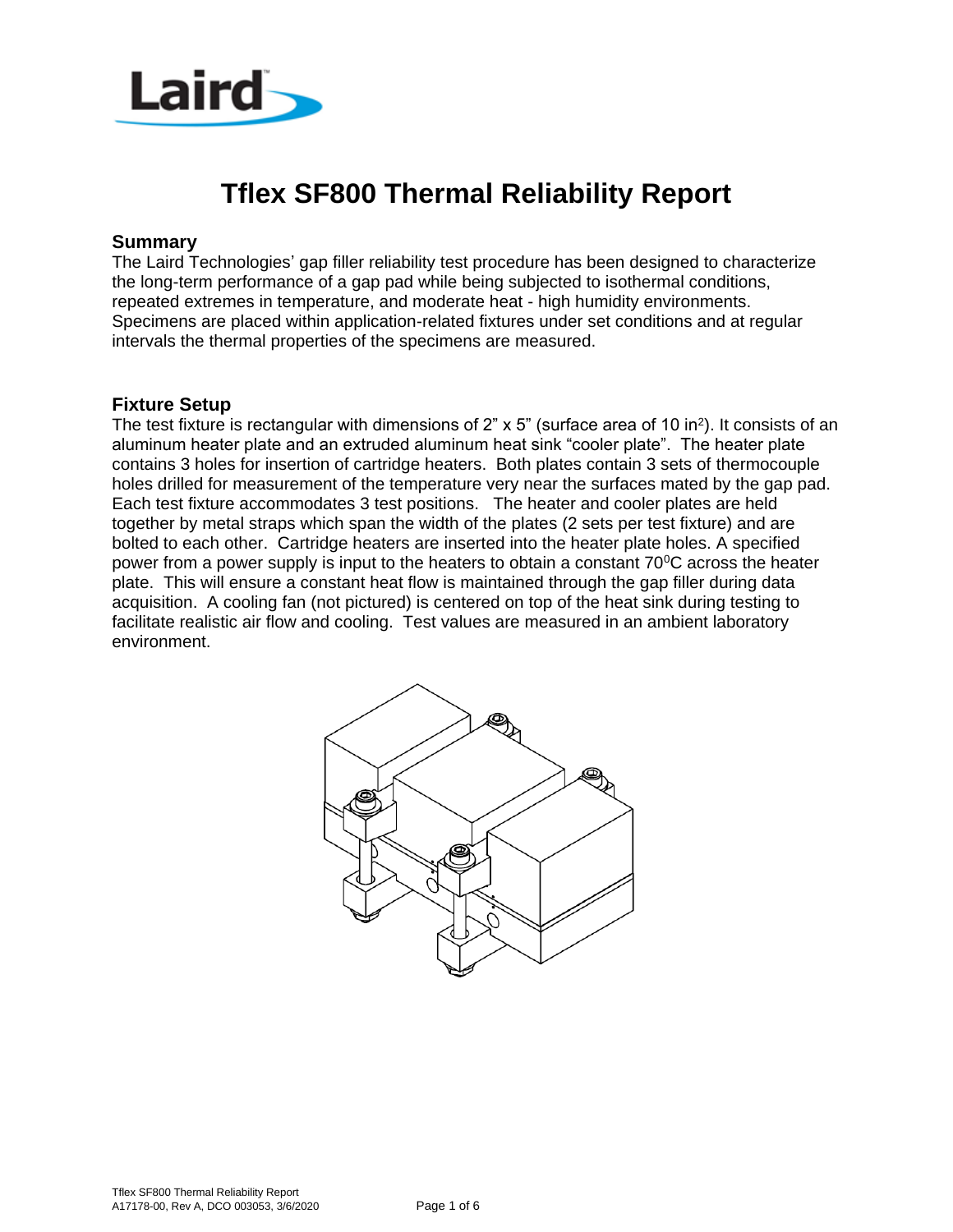

### **Theory**

Throughout the test period, the measured variable is the temperature difference of the surfaces of the heater and cooler plates. Thermal resistance  $(R<sub>th</sub>)$  is defined as the temperature difference ( $ΔT$ ) between two surfaces for a given heat flow ( $ΔP$ ). That is: R<sub>th</sub> =  $ΔT / ΔP$ . In this testing, heat flow is controlled and constant, therefore,  $R_{th} \alpha \Delta T$ . This relationship indicates that a constant value of  $\Delta T$  throughout the test program requires  $R_{th}$  to also remain constant, which indicates a highly reliable system and thus a gap pad that is not influenced by the exposure conditions.

## **Types of Reliability Testing**

#### **Thermal Shock**

In thermal shock testing, test fixtures containing the specimens are transitioned between  $-40^{\circ}$ C and  $110^{\circ}$ C with a 1 hour hold to reach thermal equilibrium at each temperature extreme. The transfer time between the oven temperatures is quick, typically less than 20 seconds. 1000 cycles or "Shocks" are performed on each fixture.

#### **Isothermal Bake**

In isothermal bake testing, fixtures are maintained at 120°C for 1000 hours.

### **HAST**

In HAST testing, the fixtures are maintained in conditions of moderate temperature ( $85^{\circ}$ C) and high humidity (85%) for the duration of the test.

#### **Results**

The thicknesses of Tflex SF800 tested were 20mil (0.51mm), 40mil (1.02mm), and 200mil (5.08mm). Two fixtures for each thickness were assembled and tested for all three reliability testing types (3 test positions for each unit). The data reported is the average of each value for the two fixtures.

The change in temperature  $(ΔT)$  vs. time / # of cycles tested is reported below: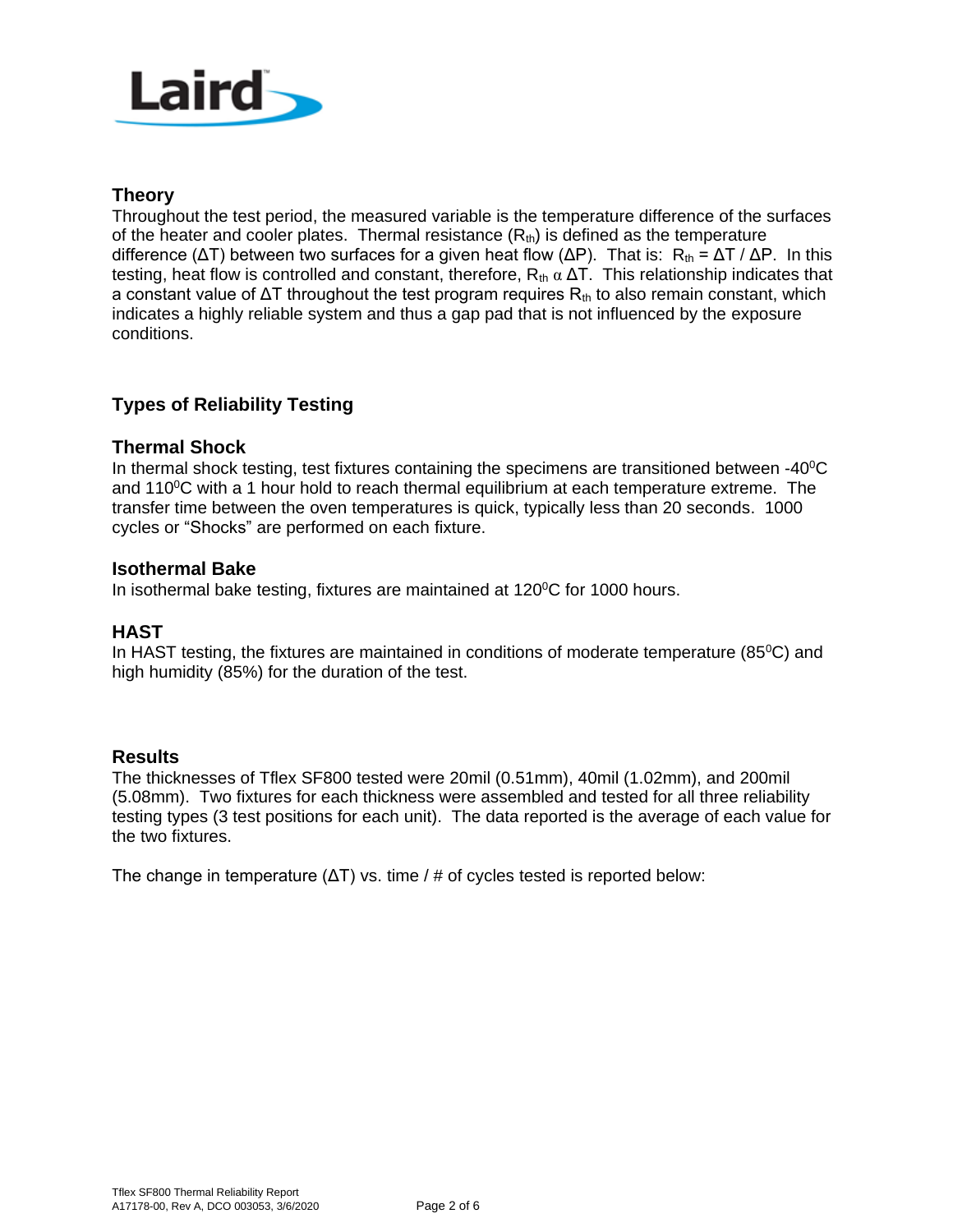

# **Thermal Shock**



| <b>Material</b> | <b>Cycles</b> | $Avg \Delta T$ |
|-----------------|---------------|----------------|
| Tflex SF820     | 0             | 7.34           |
|                 | 250           | 2.68           |
|                 | 500           | 2.62           |
|                 | 750           | 2.55           |
|                 | 1000          | 2.38           |
|                 |               |                |
| Tflex SF840     | 0             | 6.73           |
|                 | 250           | 4.34           |
|                 | 500           | 2.81           |
|                 | 750           | 2.67           |
|                 | 1000          | 2.72           |
|                 |               |                |
| Tflex SF8200    | 0             | 10.04          |
|                 | 250           | 10.18          |
|                 | 500           | 10.08          |
|                 | 750           | 9.72           |
|                 | 1000          | 10.09          |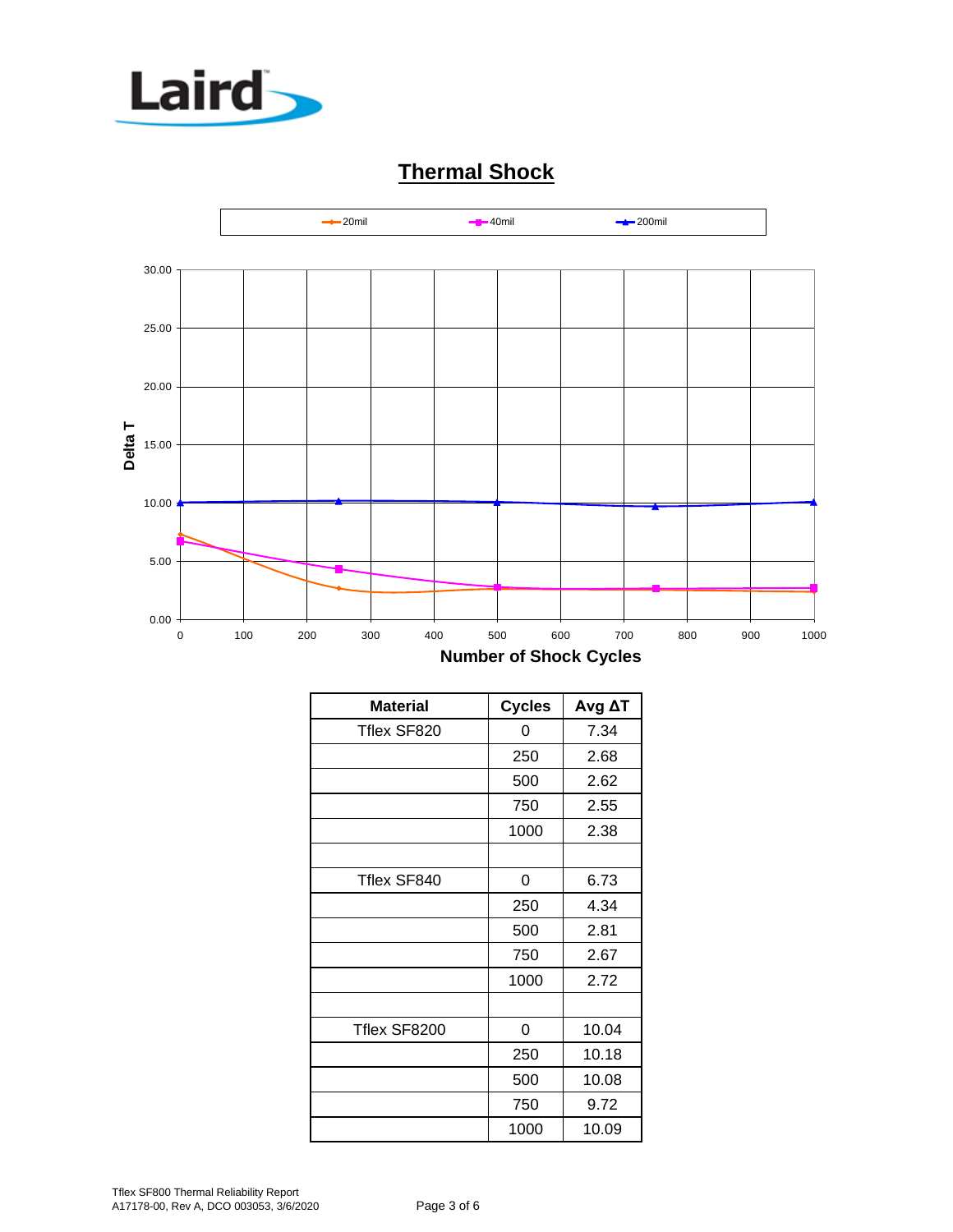

# **Isothermal Bake**



| <b>Material</b> | <b>Hours</b> | Avg AT |
|-----------------|--------------|--------|
| Tflex SF820     | 0            | 4.40   |
|                 | 250          | 1.99   |
|                 | 500          | 1.72   |
|                 | 750          | 1.64   |
|                 | 1000         | 1.64   |
|                 |              |        |
| Tflex SF840     | 0            | 5.95   |
|                 | 250          | 3.34   |
|                 | 500          | 2.79   |
|                 | 750          | 2.86   |
|                 | 1000         | 2.82   |
|                 |              |        |
| Tflex SF8200    | 0            | 10.49  |
|                 | 250          | 9.72   |
|                 | 500          | 10.02  |
|                 | 750          | 9.30   |
|                 | 1000         | 9.52   |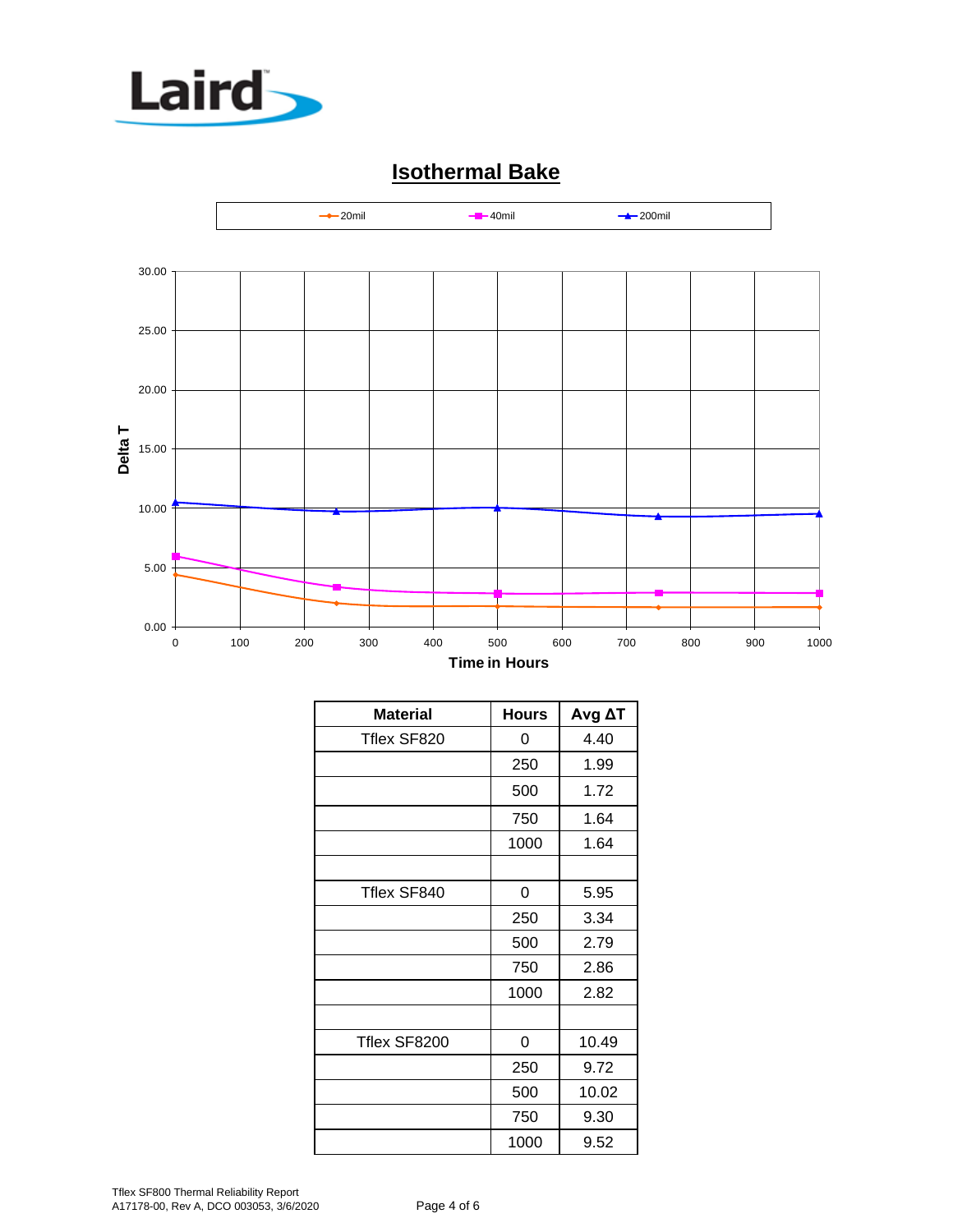

**HAST**